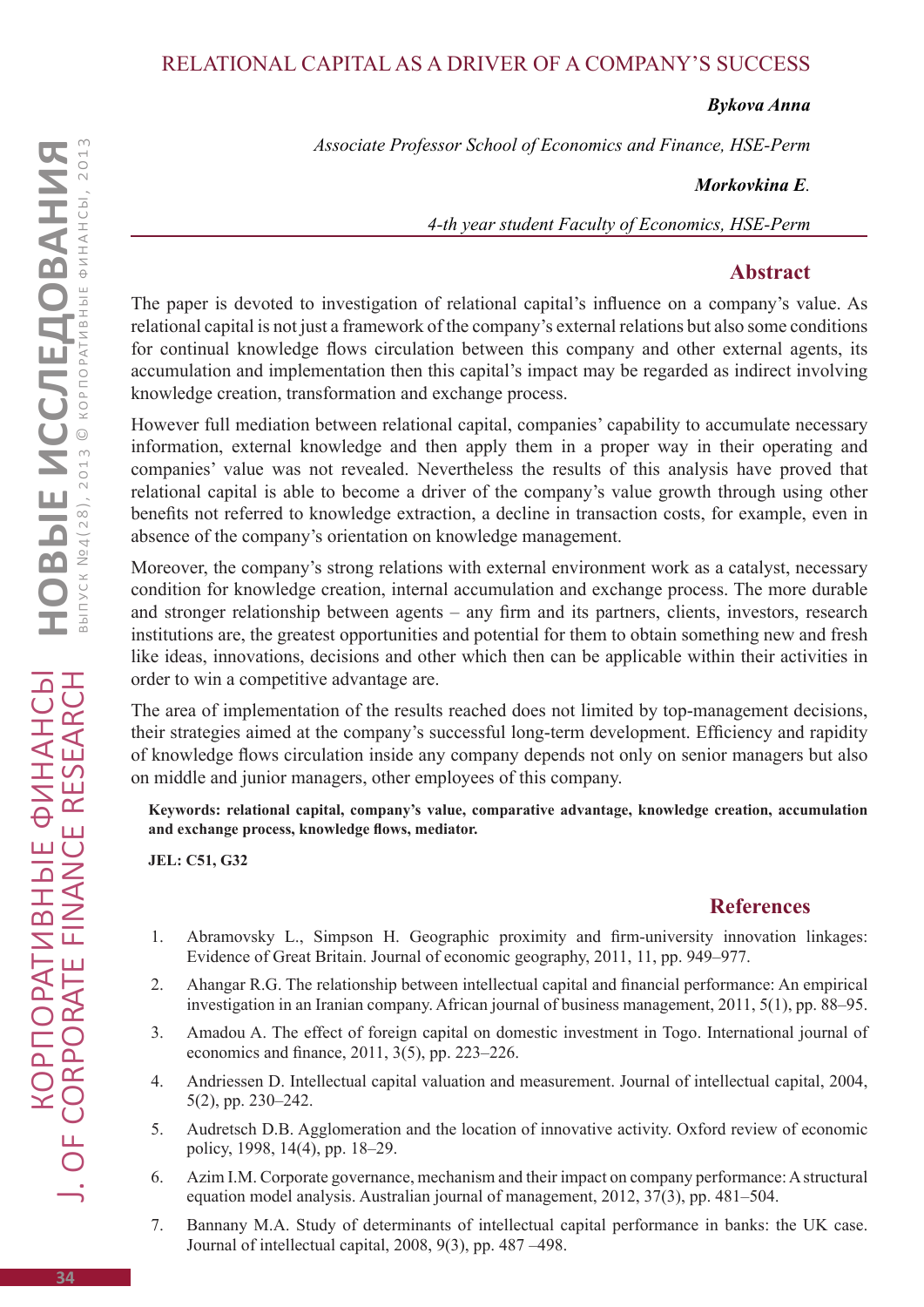- 8. Barney J.B. Firm resources and sustained competitive advantage. Journal of management, 1991, 17, pp. 99–120.
- 9. Bismuth A., Tojo Y. Creating value from intellectual assets. Journal of intellectual capital, 2008, 9(2), pp. 228–245.
- 10. Bontis N. Assessing knowledge assets: a review of the models used to measure intellectual capital. International journal of management reviews, 2001, 3(1), pp. 41–60.
- 11. Camison C., Villar-Lopez A. On how firms located in an industrial district profit from knowledge spillovers: adoption of an organic structure and innovation capabilities. British journal of management, 2012, 23, pp. 361–382.
- 12. Capello R., Faggian A. Collective learning and relational capital in local innovation processes. Regional studies, 2005, 39(1), pp. 75–87.
- 13. Carmeli A., Azeroual B. How relational capital and knowledge combination capability enhance the performance of work units in a high technology industry. Strategic entrepreneurship journal, 2009, 3, pp. 85–103.
- 14. Castro G.M., Saez P.L., Navas Lopez J.E. The role of corporate reputation in developing corporate reputation. Journal of intellectual capital, 2004, 5(4), pp. 575–585.
- 15. Chadwick C. Examining non-linear relationships between human resource practices and manufacturing performance. ILR Review, 2007, 4, pp. 499–521.
- 16. Chen R., Sharma S. Understanding user behavior at social networking sites: a relational capital perspective. Journal of global information technology management, 2012, 15(2), pp. 25–45.
- 17. Collins C., Smith K. Knowledge exchange and combination: the role of human practices in the performance of high technology firms. Academy of management journal, 2006, 49(3), pp. 544–560.
- 18. Goh C.P. Intellectual capital performance of commercial banks in Malaysia. Journal of intellectual capital, 2005, 6(3), pp. 385–396.
- 19. Guidelines for managing and reporting on intangibles (Intellectual capital report). Final report MERITUM project, 2001, pp. 72–99.
- 20. Hsu I.-C., Sabherwal R. Relationship between intellectual capital and knowledge management: an empirical investigation. Decision sciences journal, 2012, 43(3), pp. 489–524.
- 21. Johnson William H.A. An integrative taxonomy of intellectual capital: measuring the stock and flow of intellectual capital components in the firm. Technology management, 1999, 18, pp. 562–575.
- 22. Kale P., Singh H., Perlmutter H. Learning and protection of proprietary assets in strategic alliances: building relational capital. Strategic management journal, 2000, 21, pp. 217–237.
- 23. Kijek T., Kijek A. Relational capital and its impact on firm's performance: the case of Polish enterprises. Economics and competition policy, 2008, 4(11), pp. 78–84.
- 24. Kim Y.-G., Song S., Sumbamurthy V., Lee Y.-L. Entrepreneurship, knowledge integration capability, and firm performance: an empirical study. InfSyst Front, 2012, 14, pp. 1047–1060.
- 25. Lervik E. Relational capital: A study on its importance, quantification and its impact on business sectors and markets, 2006.
- 26. Liu X., Parker D., Vaidya K., Wei Y. The impact of foreign direct investment on labor productivity in the Chinese electronics industry. International business review, 2001, 10, pp. 421–439.
- 27. Longo M., Mura M. A methodology for measuring intellectual capital. A structural equations modeling approach, Advances in measurement systems. INTECH Publ., 2010, pp. 491–510.
- 28. Mu J., Peng G., Love E. Interfirm networks, social capital, and knowledge flow. Journal of knowledge management, 2008, 12(4), pp. 86–100.
- 29. Nahapiet J., Gloshal S. Social capital, intellectual capital, and the organizational advantage. 1998, 23(2), pp. 243–266.
- 30. Pew Tan H., Plowman D., Hancock Ph. Intellectual capital and financial returns of companies. Journal of intellectual capital, 2007, 8(1), pp. 76–95.
- 31. Phusavat K., Comera N., Sitko-Lutek A., Ooi K.-B. Interrelationships between intellectual capital and performance: empirical examination. Industrial management and data systems, 2011, 111(6), pp. 810–829.